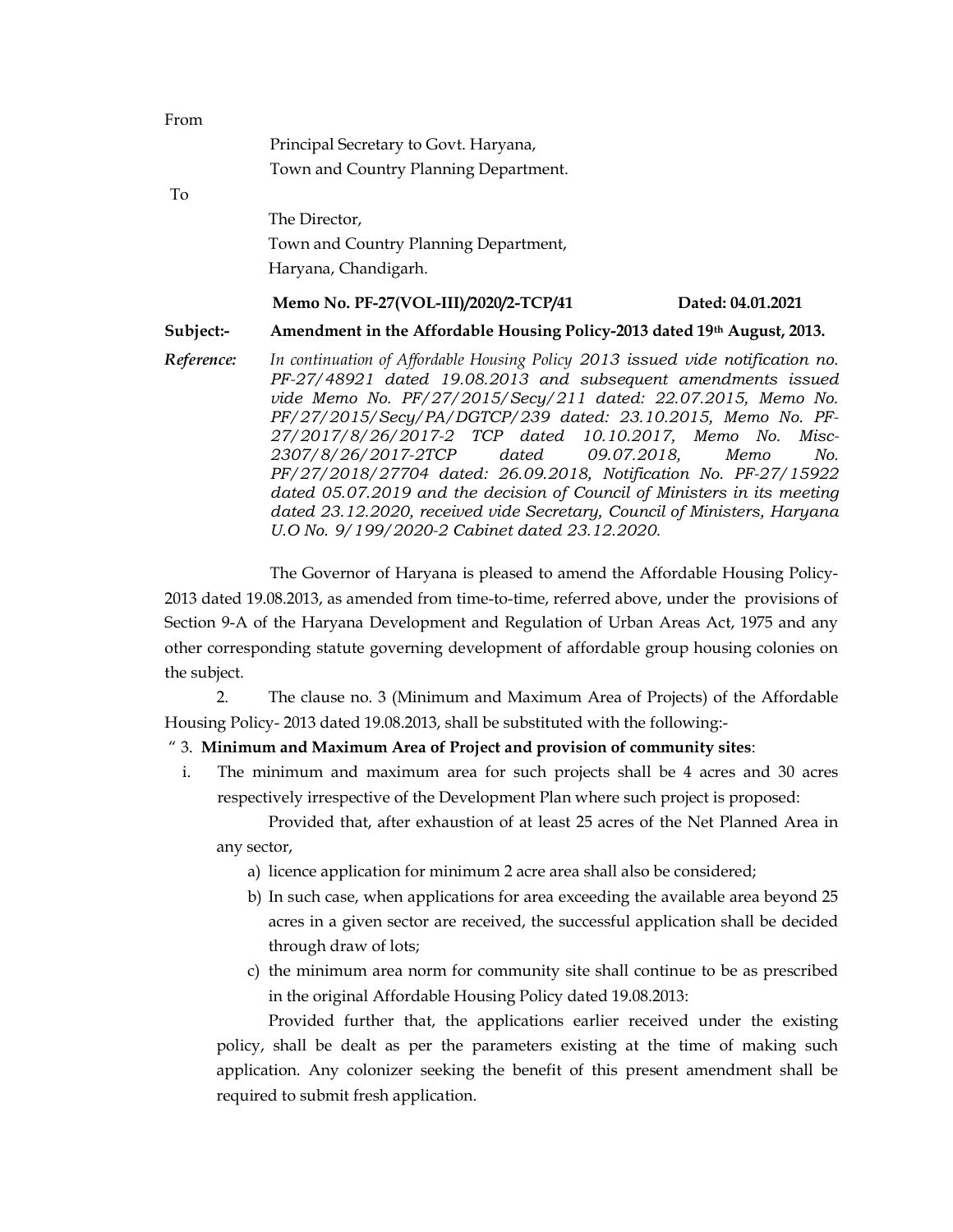- ii. Notwithstanding anything to the contrary as specified in the policy dated 19.08.2013, and as amended from time to time,
	- a) the norm of community site as prescribed in the policy dated 19.08.2013 shall be mandatory for any colony upto 10 acre area;
	- b) For colony area beyond 10 acres, additional community sites as provided in the policy dated 19.08.2013 shall be made mandatory for every incremental 10 acres area (beyond original 10 acres) or part thereof.
	- c) Further, community buildings shall be provided as per the norms for Internal Community Buildings as per policy dated 09.10.2018, where population exceeds 10,000 in a colony. "

3. The clause no.  $4(i)(d)$  of the Affordable Housing Policy dated 19<sup>th</sup> August, 2013, shall be substituted with the following:-

" $4(i)(d)$  Maximum area under Commercial Use :- 8% of Net Planned Area at 175 FAR.

- Note : The benefit of increase in commercial component from 4% to 8% may also be availed by an existing coloniser (where license stands granted before the issuance of present instructions), if:
	- a) occupation certificate of all the residential towers in the colony has not yet been obtained;
	- b) the coloniser submits the consent of atleast two-thirds of the allottees as per the provisions of Section 14 of Real Estate (Regulation and Development) Act, 2016; and,
	- c) the coloniser makes an additional payment of 50% of EDC on the additional commercial component, at rates applicable on the date of extending such benefit."

4. The clause no. 4(iii) of the Affordable Housing Policy dated 19thAugust, 2013 related to parking norms shall be substituted with the following:-

## "4(iii) Parking Norms:

- a. Mandatory non-chargeable 0.5 ECS parking space
	- i. Mandatory parking space at the rate of half Equivalent Car Space (ECS) for each dwelling unit shall be provided.
	- ii. Only one two-wheeler parking site shall be earmarked for each flat, which shall be allotted only to the flat-owners. The parking bay of two-wheelers shall be 0.8m x 2.5m unless otherwise specified in the zoning plan.
	- iii. The balance available parking space, if any, beyond the allocated two-wheeler parking sites, can be earmarked as free-visitor-car-parking space.
- b. Optional and chargeable parking space at the rate of 0.5 ECS per dwelling unit.
	- i. The colonizer may provide an additional and optional parking space, maximum to the extent of half Equivalent Car Space (ECS) per dwelling unit